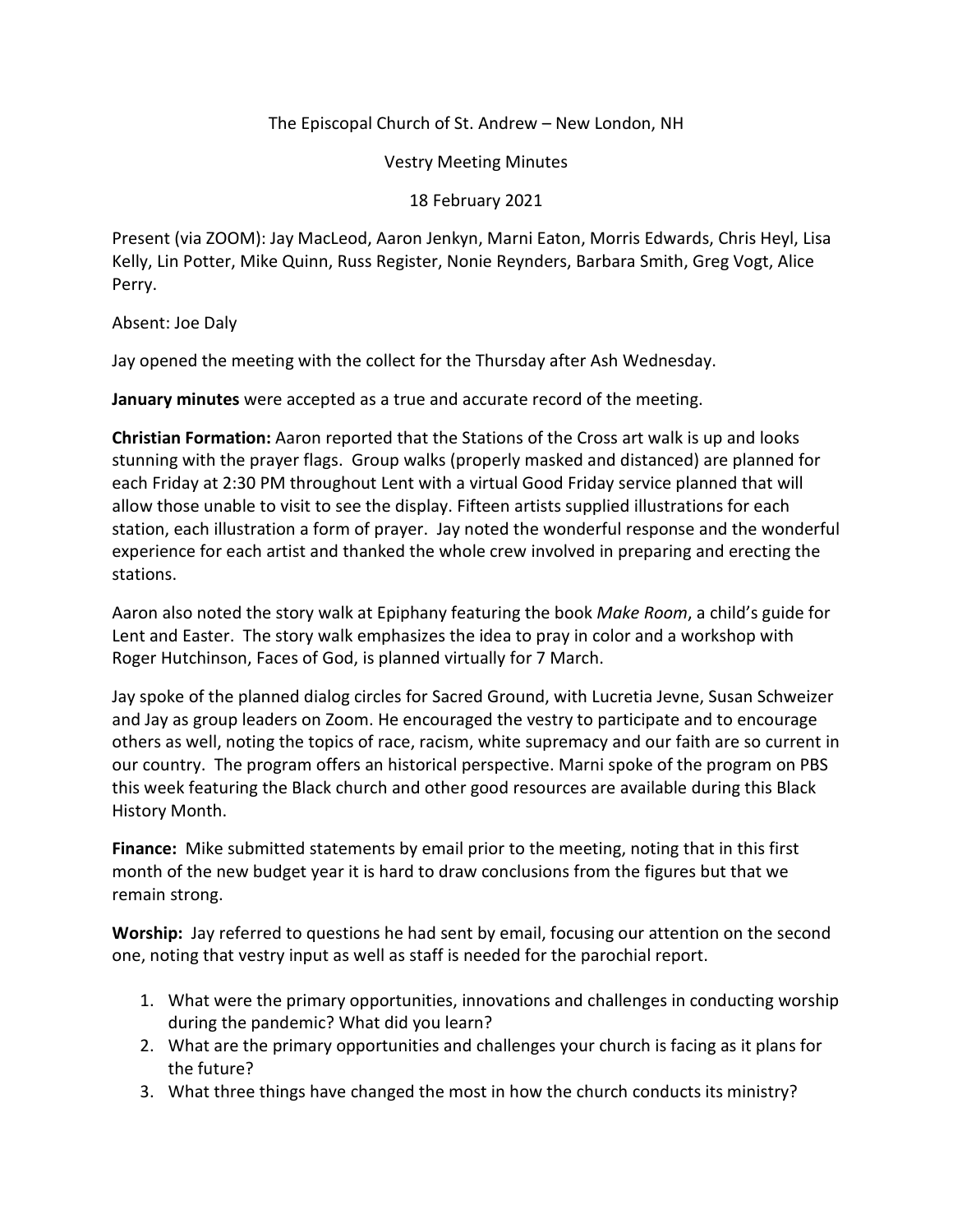Marni spoke of her concern that people may have become accustomed to staying home and Barbara indicated eagerness to get out of the house and back to church. Jay asked us to share those elements of pre-pandemic church that were most compelling.

| Sharing worship with others                    | Being led in prayer       | Talking together        |
|------------------------------------------------|---------------------------|-------------------------|
| Sharing the peace                              | Singing with congregation | Laughter                |
| Shared silence                                 | Serving in various roles  | <b>Encountering God</b> |
| Sensory things like kneeling, walking to altar |                           | Live communion          |

From that, Jay spoke of the challenge, when we get back to in-person worship, of being a little different from "before" using what we've learned in the last two years from experiences like Messy Church and Common Church and virtual worship during the pandemic. We spoke of perhaps having a smaller congregation but with streaming as an attractive option along with other worship options such as Washington National Cathedral. We also spoke of "word artists" in place of singing when protocols are still in place as well as outdoor worship away from Gould Road, but aware of accessibility issues.

**COVID-19 Protocols:** Marni had spoken with Joe about the already established protocols and said they would remain as they have been. She has prepared colorful signs to reinforce the importance of hand sanitizer when entering the building along with masking and keeping six feet apart. There is some concern about contact tracing as more people get vaccinated and weather improves, prompting more people to visit the church office. We will stress clear communication of the protocols via parish email, newsletter and website as well as staff modeling appropriate behavior.

**Pastoral Care/Calls:** Alice referred to the spreadsheet that had accompanied the emailed agenda, noting that everyone's list (except for Nonie, replacing Bruce) was largely the same as the one we used in the spring to call upon parishioners. A few names have been removed and a few added. Aaron has revised and updated the guidelines and prayers to use when calling upon parishioners and the new guidelines will be distributed with the minutes (discard those attached to the agenda).

**Art Committee:** Greg reported that the committee has received paintings by Alison Vernon and a counted cross-stitch tree of life by Becky Rylander. He also noted that a rotating art exhibit, perhaps with "hope" as its theme, will be put into place once the building is fully open.

**Any Other Business:** Alice reported on behalf of Anne Hall, Safe Church Minister, that the parochial report must include a report on the status of vestry members not in compliance with Safe Church guidelines. For Anne, Alice noted how important it is that the Vestry be aware of all the Safe Church practices and policies in case an incident is brought to their attention or is observed by them.Anne will be in touch with Nonie who as a new member is not yet aware of the need for a background check and Safe Church training. According to Anne's records, Chris and Michael have not attended the live training and also need to finish modules. Joe needs to finish two modules.The next live training is 18 March, the details of which can be found